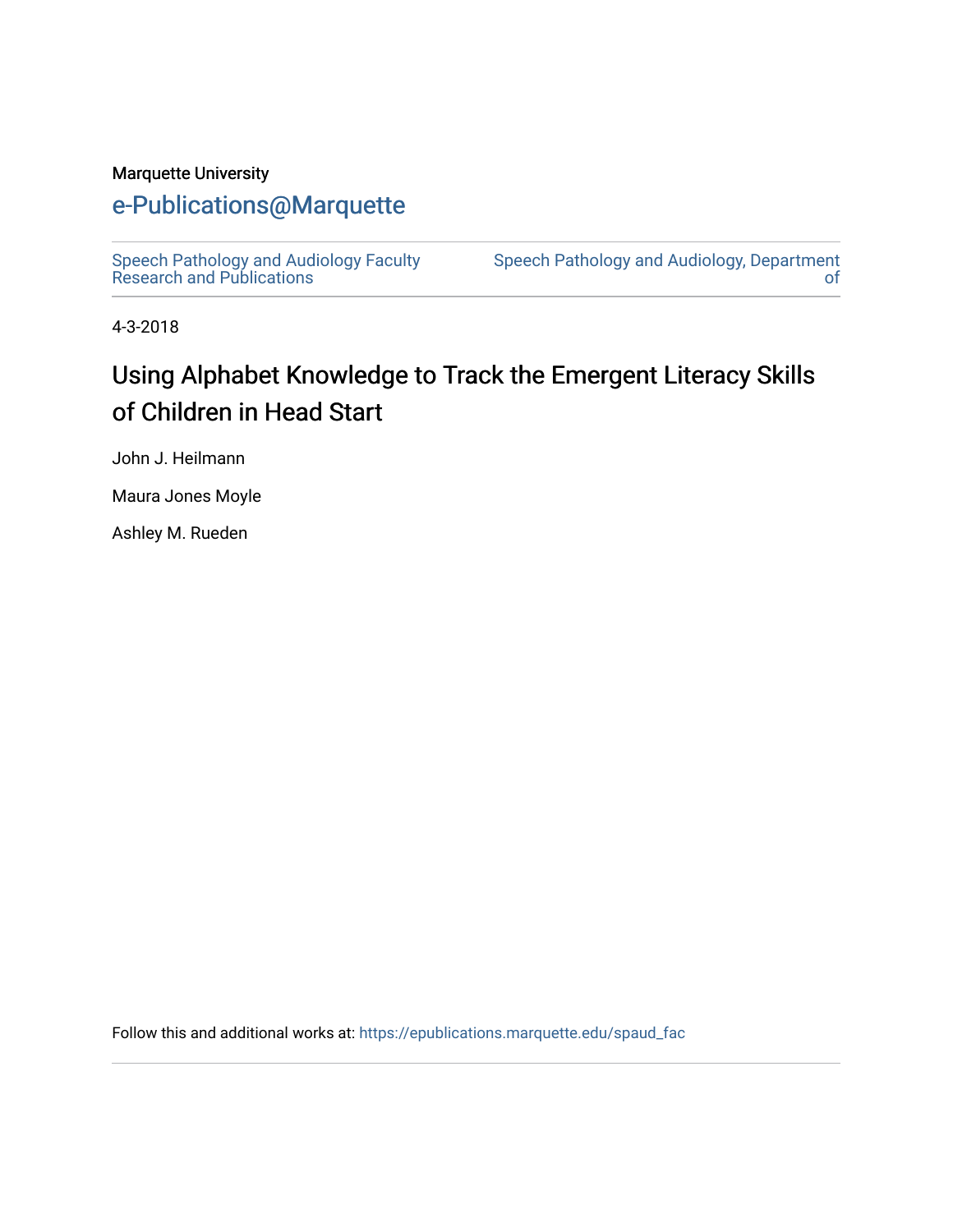#### **Marquette University**

# **e-Publications@Marquette**

# *Speech Pathology and Audiology Faculty Research and Publications/College of Health Sciences*

*This paper is NOT THE PUBLISHED VERSION;* **but the author's final, peer-reviewed manuscript.** The published version may be accessed by following the link in the citation below.

*Topics in Early Childhood Special Education*, Vol. 38, No. 2 (April 3 2018) : 118-128. [DOI.](https://journals.sagepub.com/doi/10.1177/0271121418766636) This article is © SAGE Publications and permission has been granted for this version to appear in [e-](http://epublications.marquette.edu/)[Publications@Marquette.](http://epublications.marquette.edu/) SAGE Publications does not grant permission for this article to be further copied/distributed or hosted elsewhere without the express permission from SAGE Publications.

# Using Alphabet Knowledge to Track the Emergent Literacy Skills of Children in Head **Start**

John J. Heilmann: University of Wisconsin-Milwaukee, Milwaukee, WI

Maura J. Moyle: Marquette University, Milwaukee, WI

Ashley M. Rueden: University of Wisconsin-Milwaukee, Milwaukee, WI

#### Abstract

Having strong alphabet knowledge early in life is a powerful predictor of long-term reading and academic outcomes. Upon tracking the alphabet knowledge of 172 children enrolled in their first year of Head Start, we identified that most of the children could name fewer than 10 letters at the beginning of the academic year. Approximately, one third of the children with low alphabet knowledge in fall made significant progress and demonstrated mastery of 10 or more letters in spring. For the children who started the year knowing fewer than 10 letters, receptive vocabulary was the best predictor of who would make gains in alphabet knowledge throughout the year. In addition, most children who entered Head Start knowing fewer than 10 letters knew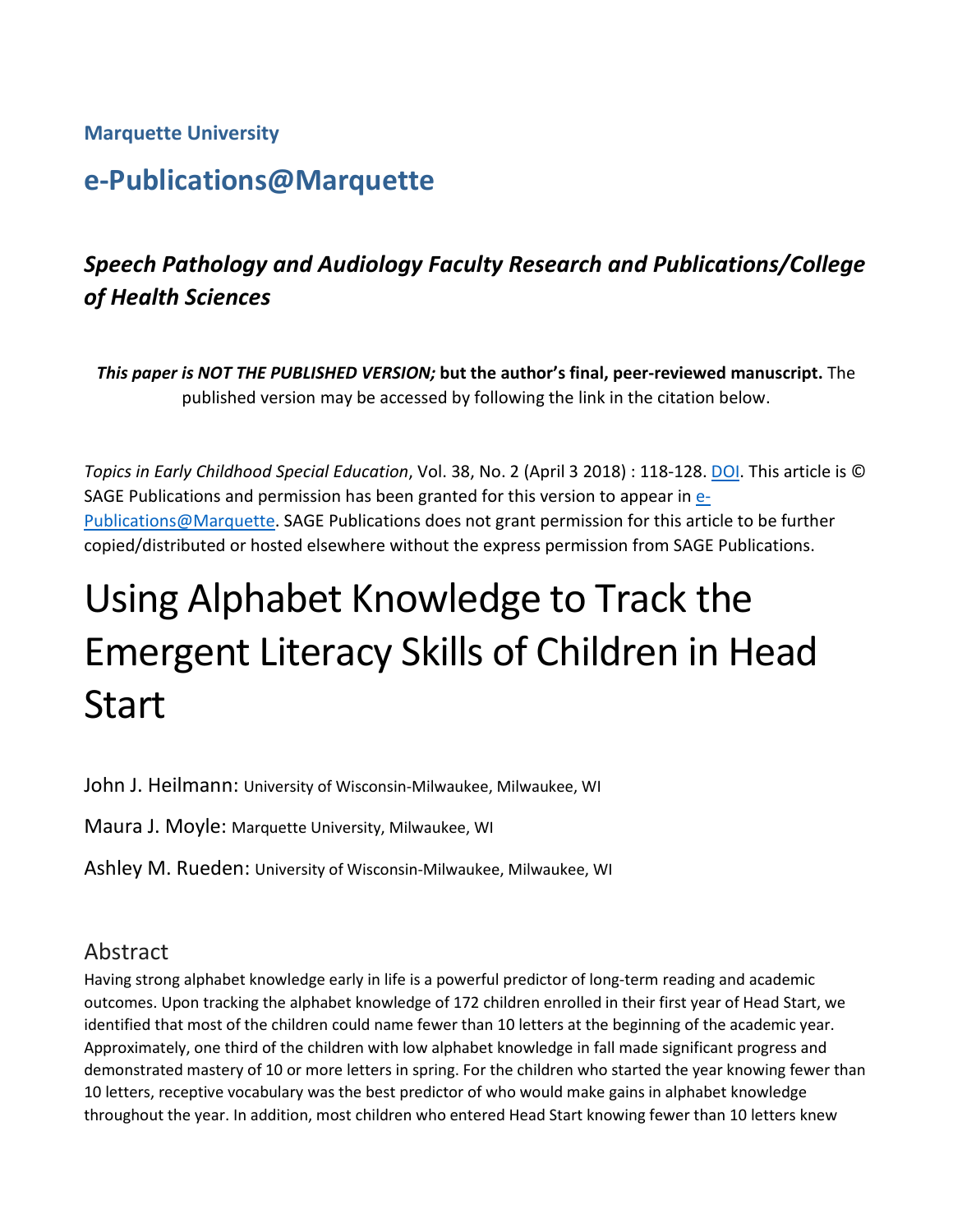letters from their first names and the letters A, B, or O. Implications for the management of emergent literacy skills for children at-risk for academic difficulties are discussed.

#### Keywords [literacy,](https://journals.sagepub.com/keyword/Literacy) [assessment,](https://journals.sagepub.com/keyword/Assessment) [at risk for developmental delays/disabilities,](https://journals.sagepub.com/keyword/At+Risk+For+Developmental+Delays%2Fdisabilities) [disability populations,](https://journals.sagepub.com/keyword/Disability+Populations) early [identification,](https://journals.sagepub.com/keyword/Early+Identification) [emergent literacy,](https://journals.sagepub.com/keyword/Emergent+Literacy) [Head Start,](https://journals.sagepub.com/keyword/Head+Start) [prevention](https://journals.sagepub.com/keyword/Prevention)

Emergent literacy consists of a combination of print-related and language-based skills that provide a foundation for children's later transition into reading [\(Teale & Sulzby, 1986\)](https://journals.sagepub.com/doi/full/10.1177/0271121418766636). One component of emergent literacy surrounds children's awareness of print and its importance in everyday life [\(van Kleeck, 1998\)](https://journals.sagepub.com/doi/full/10.1177/0271121418766636). A second set of skills surrounds children's oral language ability, including vocabulary knowledge and narrative competence, which assist children in understanding the content of print [\(Westby, 1991\)](https://journals.sagepub.com/doi/full/10.1177/0271121418766636). The final set of skills includes knowledge of print concepts, such as alphabet knowledge and phonological awareness, which provide the building blocks for being able to decode words in later reading [\(Lonigan, Burgess, & Anthony, 2000\)](https://journals.sagepub.com/doi/full/10.1177/0271121418766636).

While each aspect of emergent literacy provides its own contribution to children's later literacy acquisition, knowledge of the alphabet is a particularly important skill for children to acquire. The ability to name letters is considered to be one of the best early predictors of children's later reading achievement (Piasta, Petscher, & [Justice, 2012;](https://journals.sagepub.com/doi/full/10.1177/0271121418766636) [Schatschneider, Fletcher, Francis, Carlson, & Foorman, 2004\)](https://journals.sagepub.com/doi/full/10.1177/0271121418766636). When following children from preschool through the early elementary years, alphabet knowledge has consistently provided unique prediction of children's long-term reading outcomes, both in monolingual children (e.g., [McBride-Chang, 1999;](https://journals.sagepub.com/doi/full/10.1177/0271121418766636) Storch & [Whitehurst, 2002\)](https://journals.sagepub.com/doi/full/10.1177/0271121418766636) and children learning English as a second language (e.g., [Solari et al., 2014\)](https://journals.sagepub.com/doi/full/10.1177/0271121418766636). This result, which has been observed in numerous individual studies, has been further confirmed through large-scale metaanalyses [\(Hammill, 2004;](https://journals.sagepub.com/doi/full/10.1177/0271121418766636) [National Early Literacy Panel, 2008;](https://journals.sagepub.com/doi/full/10.1177/0271121418766636) [Scarborough, 1998\)](https://journals.sagepub.com/doi/full/10.1177/0271121418766636).

Alphabet knowledge could be a strong predictor of reading outcomes simply because it is a correlate of broader reading or academic ability. However, multiple studies and theoretical accounts have outlined how this skill has a likely causal relationship with later reading [\(Evans, Bell, Shaw, Moretti, & Page, 2006;](https://journals.sagepub.com/doi/full/10.1177/0271121418766636) [Foulin,](https://journals.sagepub.com/doi/full/10.1177/0271121418766636) 2005; [Piasta &](https://journals.sagepub.com/doi/full/10.1177/0271121418766636)  [Wagner, 2010;](https://journals.sagepub.com/doi/full/10.1177/0271121418766636) [Treiman, Tincoff, Rodriguez, Mouzaki, & Francis, 1998;](https://journals.sagepub.com/doi/full/10.1177/0271121418766636) [Walsh, Price, & Gillingham, 1988\)](https://journals.sagepub.com/doi/full/10.1177/0271121418766636). Having strong knowledge of letter shapes allows children to identify them efficiently when encountered in text, assisting with the acquisition of decoding skills [\(Walsh et al., 1988\)](https://journals.sagepub.com/doi/full/10.1177/0271121418766636). In addition, children's engagement with letters promotes better understanding of sound–letter relationships. Multiple studies have demonstrated that when children know a letter's name, they are more likely to demonstrate mastery of sound–letter relationships for that letter [\(Evans et al., 2006;](https://journals.sagepub.com/doi/full/10.1177/0271121418766636) [Piasta & Wagner, 2010;](https://journals.sagepub.com/doi/full/10.1177/0271121418766636) [Treiman et al., 1998\)](https://journals.sagepub.com/doi/full/10.1177/0271121418766636). This is likely because most English letters contain the associated phoneme as consonant vowel (e.g., d, t) or vowel consonant (e.g., f, s) combinations. Thus, alphabet knowledge itself plays an important role in children's literacy acquisition.

Children's acquisition of alphabet knowledge is influenced by multiple internal and external factors. Internally, children's cognitive ability, as measured by receptive vocabulary and a number of reasoning and processing tasks, is one of the strongest predictors of concurrent alphabet knowledge [\(Evans et al., 2006\)](https://journals.sagepub.com/doi/full/10.1177/0271121418766636). Externally, children's alphabet knowledge can be influenced by the amount of engagement in emergent literacy activities during the preschool years [\(Sénéchal, 2006\)](https://journals.sagepub.com/doi/full/10.1177/0271121418766636).

# Alphabet Knowledge in Children at Risk for Reading Difficulties

A disproportionately high number of children from families with low socioeconomic status (SES) have significantly delayed alphabet knowledge when compared with their mainstream peers [\(Bowey, 1995;](https://journals.sagepub.com/doi/full/10.1177/0271121418766636) Duncan & [Seymour, 2000;](https://journals.sagepub.com/doi/full/10.1177/0271121418766636) [Elbro & Petersen, 2004;](https://journals.sagepub.com/doi/full/10.1177/0271121418766636) [Justice, Invernizzi, Geller, Sullivan, & Welsch, 2005;](https://journals.sagepub.com/doi/full/10.1177/0271121418766636) [Snowling, Gallagher,](https://journals.sagepub.com/doi/full/10.1177/0271121418766636)  [& Frith, 2003\)](https://journals.sagepub.com/doi/full/10.1177/0271121418766636). These early delays are a likely contributor to the later achievement gap observed in children from families with low SES [\(National Early Literacy Panel, 2008\)](https://journals.sagepub.com/doi/full/10.1177/0271121418766636). Therefore, regular screening of children's emergent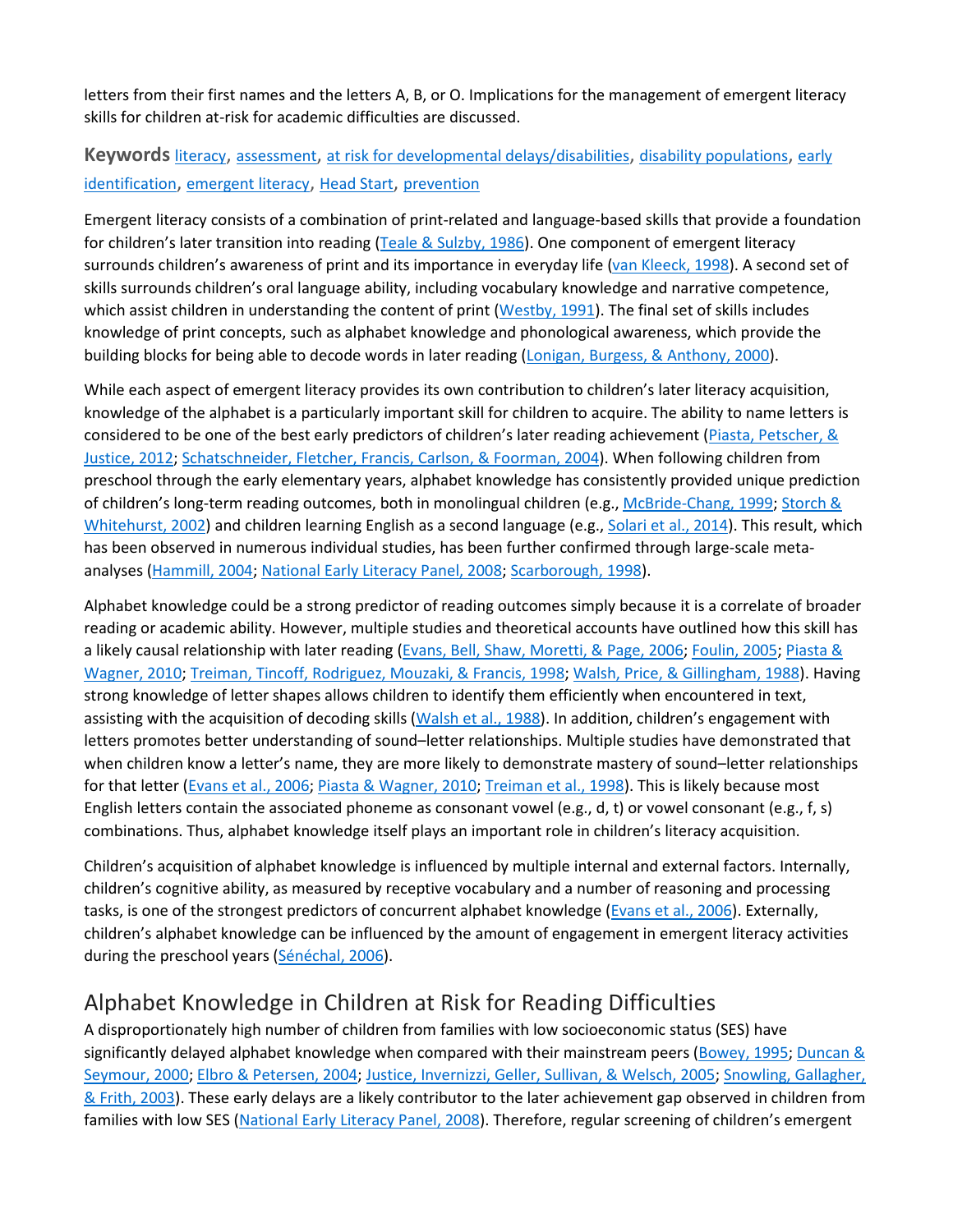literacy skills, including alphabet knowledge, has been recommended as a best practice in Head Start programs [\(Office of Head Start, 2015\)](https://journals.sagepub.com/doi/full/10.1177/0271121418766636). Once children with emergent literacy delays are identified, intensive interventions can be used to promote significant gains in their foundational knowledge, including interventions directly targeting alphabet knowledge (e.g., [Button, Johnson, & Furgerson, 1996;](https://journals.sagepub.com/doi/full/10.1177/0271121418766636) Lonigan, Purpura, Wilson, Walker, & [Clancy-Menchetti, 2013\)](https://journals.sagepub.com/doi/full/10.1177/0271121418766636).

When implementing screening of alphabet knowledge, educators need to know what levels of performance are considered adequate and what puts a child at risk for later literacy difficulties. [Piasta and colleagues](https://journals.sagepub.com/doi/full/10.1177/0271121418766636)  [\(2012\)](https://journals.sagepub.com/doi/full/10.1177/0271121418766636) reviewed the available alphabet knowledge benchmarks provided by each state in the United States to identify recommended benchmarks for identifying children who are at risk for later academic and literacy difficulties. Although benchmarks for letter naming varied across states, most states specified that children should be able to name 10 uppercase letters by the end of preschool. This 10-letter benchmark was also an early recommendation of the National Head Start Association [\(U.S. Department of Health and Human Services,](https://journals.sagepub.com/doi/full/10.1177/0271121418766636)  [Administration on Children, Youth Families/Head Start Bureau, 2003\)](https://journals.sagepub.com/doi/full/10.1177/0271121418766636).

[Piasta et al. \(2012\)](https://journals.sagepub.com/doi/full/10.1177/0271121418766636) noted that they could not find justification for letter-naming benchmarks in any state standards, nor could they find any empirical research investigating the ability of these benchmarks to identify children at risk for later reading delays. Piasta et al. then measured preschool children's alphabet knowledge using the *Phonological Awareness Literacy Screening–PreK* assessment (PALS-PreK; [Invernizzi, Landrum,](https://journals.sagepub.com/doi/full/10.1177/0271121418766636)  [Teichman, & Townsend, 2010;](https://journals.sagepub.com/doi/full/10.1177/0271121418766636) [Invernizzi, Sullivan, Meier, & Swank, 2004\)](https://journals.sagepub.com/doi/full/10.1177/0271121418766636), an emergent literacy screening measure that features an alphabet knowledge subtest. The examiners prompted the children to name all 26 letters of the alphabet and then examined which letter-naming benchmarks (10, 13, 16, 18, 19, 20, or 26 letters named) were effective in predicting children's reading skills in first grade. Piasta et al. documented that the 10 letter benchmark had strong specificity, meaning that most children who had normal reading skills in first grade knew at least 10 letters in preschool. The team found that sensitivity could be increased using a benchmark of 18 letters, meaning that most children who were having reading difficulties in first grade knew fewer than 18 letters in preschool. This 18-letter benchmark has been recently adopted as a recommendation by the [Office of](https://journals.sagepub.com/doi/full/10.1177/0271121418766636)  [Head Start \(2015\).](https://journals.sagepub.com/doi/full/10.1177/0271121418766636)

Most preschool-age children in the United States are meeting both the 10- and 18-letter benchmarks described above [\(Invernizzi et al., 2004;](https://journals.sagepub.com/doi/full/10.1177/0271121418766636) [Piasta et al., 2012\)](https://journals.sagepub.com/doi/full/10.1177/0271121418766636). When asked to name the 26 letters in the alphabet during the administration of the PALS-PreK, a group of 734 preschool-age children were able to name 17 to 19 letters on average [\(Invernizzi et al., 2004\)](https://journals.sagepub.com/doi/full/10.1177/0271121418766636). However, children from at-risk backgrounds could name substantially fewer letters than their mainstream peers. Upon testing the alphabet knowledge of 2,161 preschool-age children from at-risk backgrounds using the PALS-PreK, [Justice et al. \(2005\)](https://journals.sagepub.com/doi/full/10.1177/0271121418766636) found that children only knew, on average, 7.2 letters.

# The Emergence of Alphabet Knowledge in Young Preschool Children

While [Justice et al. \(2005\)](https://journals.sagepub.com/doi/full/10.1177/0271121418766636) showed that 4- and 5-year-old children from low-income households tend to know fewer letters than their peers when approaching the end of preschool, there are limited data summarizing the emergence of alphabet knowledge in at-risk children who are in their first year of preschool. This is likely because most 3-year-old children are just starting to be able to name letters. [Worden and Boettcher](https://journals.sagepub.com/doi/full/10.1177/0271121418766636)  [\(1990\)](https://journals.sagepub.com/doi/full/10.1177/0271121418766636) tested the alphabet knowledge of 38 3-year-old children from mainstream backgrounds and found that they could name, on average, four letters. While most children know few letters at 3 years of age, alphabet knowledge is still a powerful predictor in young preschool-age children. [Lyytinen et al. \(2004\)](https://journals.sagepub.com/doi/full/10.1177/0271121418766636) found that children who knew at least four letters at 3.5 years of age had a high probability of becoming strong readers, while children who did not know any letters at that same age were at a much greater risk for later reading difficulties. The new Head Start standards are consistent with these developmental expectations, recommending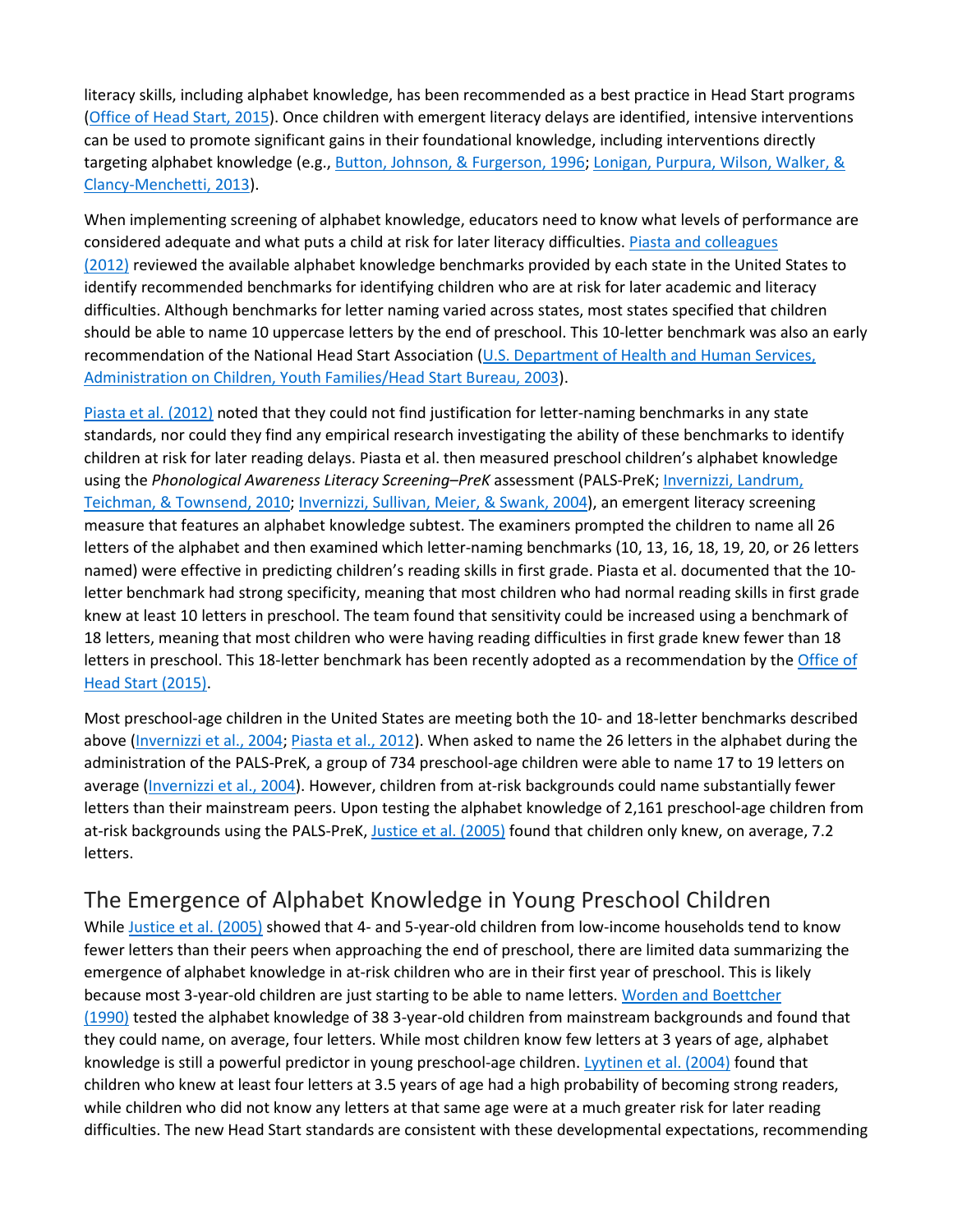that children 36 to 48 months of age be able to name "some letters that are encountered often" (Office of Head [Start, 2015,](https://journals.sagepub.com/doi/full/10.1177/0271121418766636) p. 47).

Knowing expectations for the early acquisition of alphabet knowledge in young children may assist with early identification of reading difficulties. Early identification is a particular challenge when working with children from lower socioeconomic backgrounds, who enter early childhood programs such as Head Start with varied home literacy experiences [\(Roseberry-McKibbin, 2013\)](https://journals.sagepub.com/doi/full/10.1177/0271121418766636). Some children may initially present as delayed primarily due to lack of exposure to literacy-rich environments, but then spontaneously recover once exposed to the content. Other children also initially present as delayed, but will have continued difficulty with literacy acquisition despite regular instruction. By tracking the emergence of alphabet knowledge in children enrolled in Head Start, we may better understand how the skill changes over time. In addition, we may have the ability to better predict those children who have continued difficulty with alphabet knowledge by testing how letter acquisition relates to other aspects of emergent literacy.

In addition to examining the raw numbers of letters that fledgling letter learners acquire, it is important to examine the types of strategies that young children in Head Start use to learn letters. One of the first letters that most children learn is the first initial of their first name, given that most children have frequent exposure to this letter [\(Justice, Pence, Bowles, & Wiggins, 2006;](https://journals.sagepub.com/doi/full/10.1177/0271121418766636) [Phillips, Piasta, Anthony, Lonigan, & Francis, 2012;](https://journals.sagepub.com/doi/full/10.1177/0271121418766636) [Treiman,](https://journals.sagepub.com/doi/full/10.1177/0271121418766636)  [Kessler, & Pollo, 2006\)](https://journals.sagepub.com/doi/full/10.1177/0271121418766636). Children also have an advantage for the additional letters in their names, though the first initial is the most likely letter known [\(Justice et al., 2006;](https://journals.sagepub.com/doi/full/10.1177/0271121418766636) [Share, 2004\)](https://journals.sagepub.com/doi/full/10.1177/0271121418766636). A final group of letters that tend to be early developing include the letters "A, B, and O." "A" and "B" have the advantage of being the first two letters in the alphabet, so they are likely heard with high frequency by children. The "O" advantage is thought to be due to the close similarity to the orthography of the letter and the shape of the lips when producing it (Phillips et al., [2012\)](https://journals.sagepub.com/doi/full/10.1177/0271121418766636).

#### Summary and Rationale

A significant number of 4- and 5-year-old children at-risk for academic difficulties leave Head Start knowing fewer letters than their peers [\(Justice et al., 2005\)](https://journals.sagepub.com/doi/full/10.1177/0271121418766636), yet little is known about the development of alphabet knowledge skills for children who are just beginning their Head Start education. The purpose of this study was to better understand the alphabet knowledge skills of young children from at-risk backgrounds who were enrolled in their first year of Head Start. This study was innovative in that it followed these young children over the span of an entire academic year, which allowed us to track children who made significant gains in their alphabet knowledge and children who continued to know only a few letters after a year of formal schooling. We were particularly interested in examining characteristics of children who learned only a few letters over the course of an academic year. To explore differences between low-growth and high-growth learners, we related children's alphabet knowledge to additional emergent literacy measures. We further compared the types of letters that children knew across the low-growth and high-growth learners. These data allowed us to better understand the nature of alphabet knowledge development in young at-risk learners by addressing the following questions:

**Research Question 1:** What are the early alphabet knowledge profiles of 3- and 4-year-old children throughout their first year of Head Start?

**Research Question 2:** Which emergent literacy measures best predict those children who continue to have limited alphabet knowledge at the end of their first year of Head Start?

**Research Question 3:** What types of letters are being learned by strong and weak letter learners?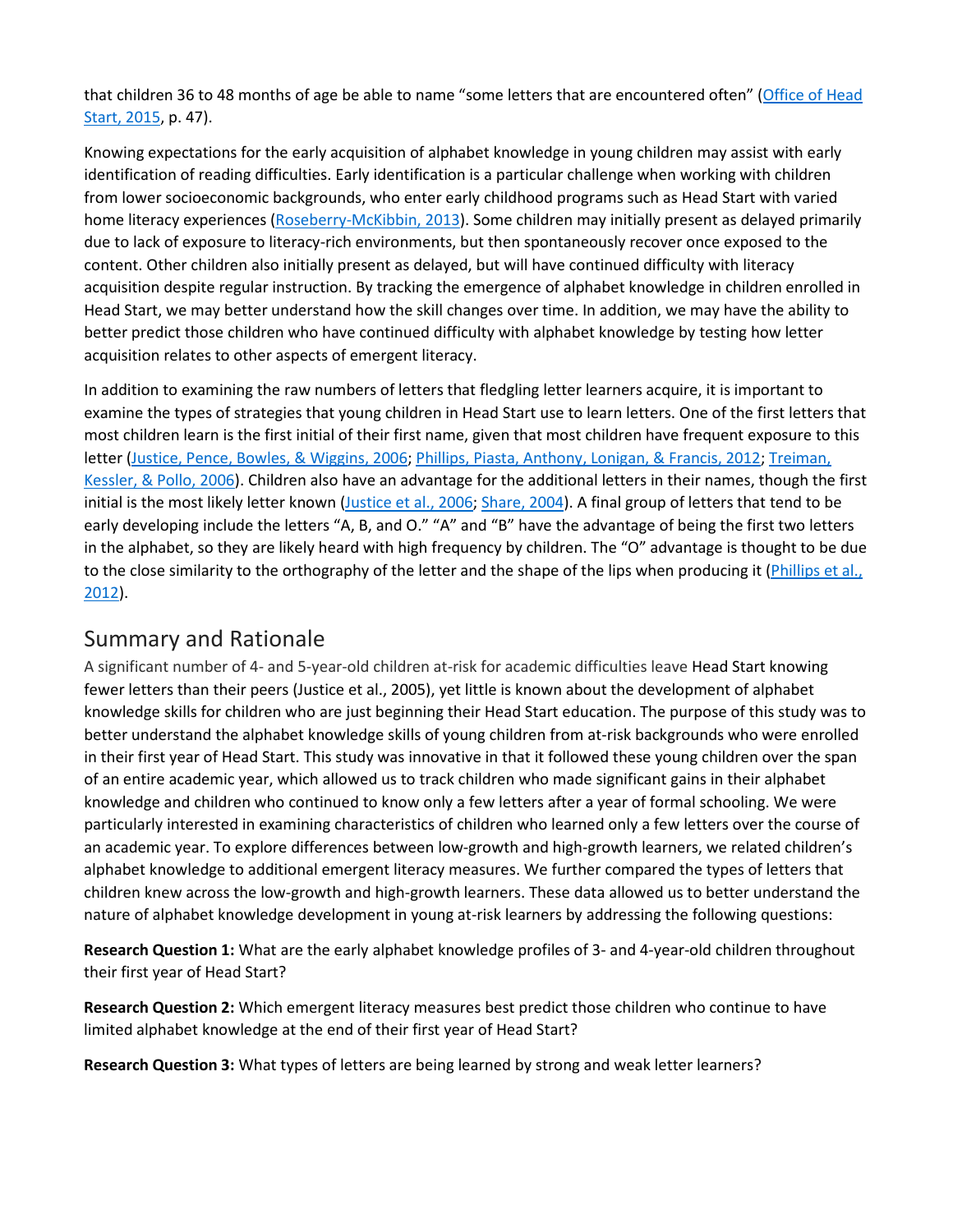## Method

Children were recruited from Head Start programs in a major Midwestern city to participate in an Early Reading First project ( $N = 172$ ;  $M_{\text{age}} = 42.7$  months,  $SD_{\text{age}} = 3.9$  months, range = 36–49 months; 44% boys, 56% girls; 100% African American). Each child was monolingual English speaking and enrolled in his or her first year of Head Start. All children had one additional year of Head Start or 4-year-old Kindergarten prior to being age-eligible for 5-year-old Kindergarten. Participants were from 10 different Head Start centers, with a range of two to 75 children per center. Data were collected from 13 additional children who had Individualized Education Plans (IEPs). We did not receive detailed information regarding the nature of the IEPs. Because the range of potential disabilities could be large, we elected to exclude these 13 children from the study.

As part of the project, all students were enrolled in classrooms implementing *Opening the World of Learning* (OWL; [Schickedanz, Dickinson, & Charlotte-Mecklenburg Schools, 2005\)](https://journals.sagepub.com/doi/full/10.1177/0271121418766636), a language- and literacy-based preschool curriculum. Studies have shown that children whose classrooms implemented the OWL curriculum exhibited significant gains in early literacy skills, including vocabulary, alphabet knowledge, and phonological awareness skills [\(Edmonds & Algozzine, 2008;](https://journals.sagepub.com/doi/full/10.1177/0271121418766636) [Pearson, 2009\)](https://journals.sagepub.com/doi/full/10.1177/0271121418766636). The OWL curriculum is organized around six thematic units (e.g., Family, Things that Grow) and is designed to systematically promote the development of emergent literacy skills, including oral language, phonological awareness, social and emotional development, and alphabet knowledge. All OWL units contain teacher-led and child-initiated activities designed to increase children's alphabet knowledge and other early literacy skills. Examples of activities include name writing, alphabet puzzles, songs focusing on letters (e.g., BINGO), and alphabet letter matching. Participating teachers received ongoing professional development (e.g., group workshops, individual literacy coaching) on alphabet knowledge and other aspects of early literacy development and instruction as part of the Early Reading First project. The quality of instruction, fidelity to the OWL curriculum, and focus on alphabet learning varied across classrooms. Factors influencing instructional variation included individual teaching styles and preferences, years of teaching experience, educational background, and length of time teachers had participated in the Early Reading First project.

A subgroup of 34 children received supplementary instruction. Children were enrolled in this supplementary instruction based on their performance in the battery of testing described below. Teacher concern was also taken into account, particularly if children's scores were not uniformly low. These 34 children received additional small-group instruction (30 min, twice per week), focusing primarily on vocabulary and phonological awareness, with minimal direct focus on alphabet knowledge.

The current project followed each child over the course of one academic year. All children completed testing in fall and spring. Fall testing started in September and continued through December, given that children were continually enrolling in Head Start. On average, there were 7.1 months between initial and follow-up testing (*SD* = 0.8 months, range = 5–8 months). Children who were lost to attrition were excluded from this study, resulting in a complete data set where each participant completed the entire testing protocol at both time points. This battery of testing included the PALS-PreK assessment [\(Invernizzi et al., 2004\)](https://journals.sagepub.com/doi/full/10.1177/0271121418766636), which contains the following six subtests documenting a range of emergent literacy skills:

• Alphabet Knowledge: Students were cued to name the 26 uppercase letters of the alphabet, which were presented randomly. Students who named at least 16 uppercase letters were also cued to name lowercase letters. If at least nine lowercase letters were identified correctly, the letter sounds subtest was administered. Only the results from the uppercase letters subtest were included in the analyses for this study because (a) mastery of uppercase letters emerges prior to lowercase letters, (b) the research documenting the relationship between alphabet knowledge and reading outcomes has found the strongest relationships using uppercase letters, (c) alphabet knowledge benchmarks are based solely on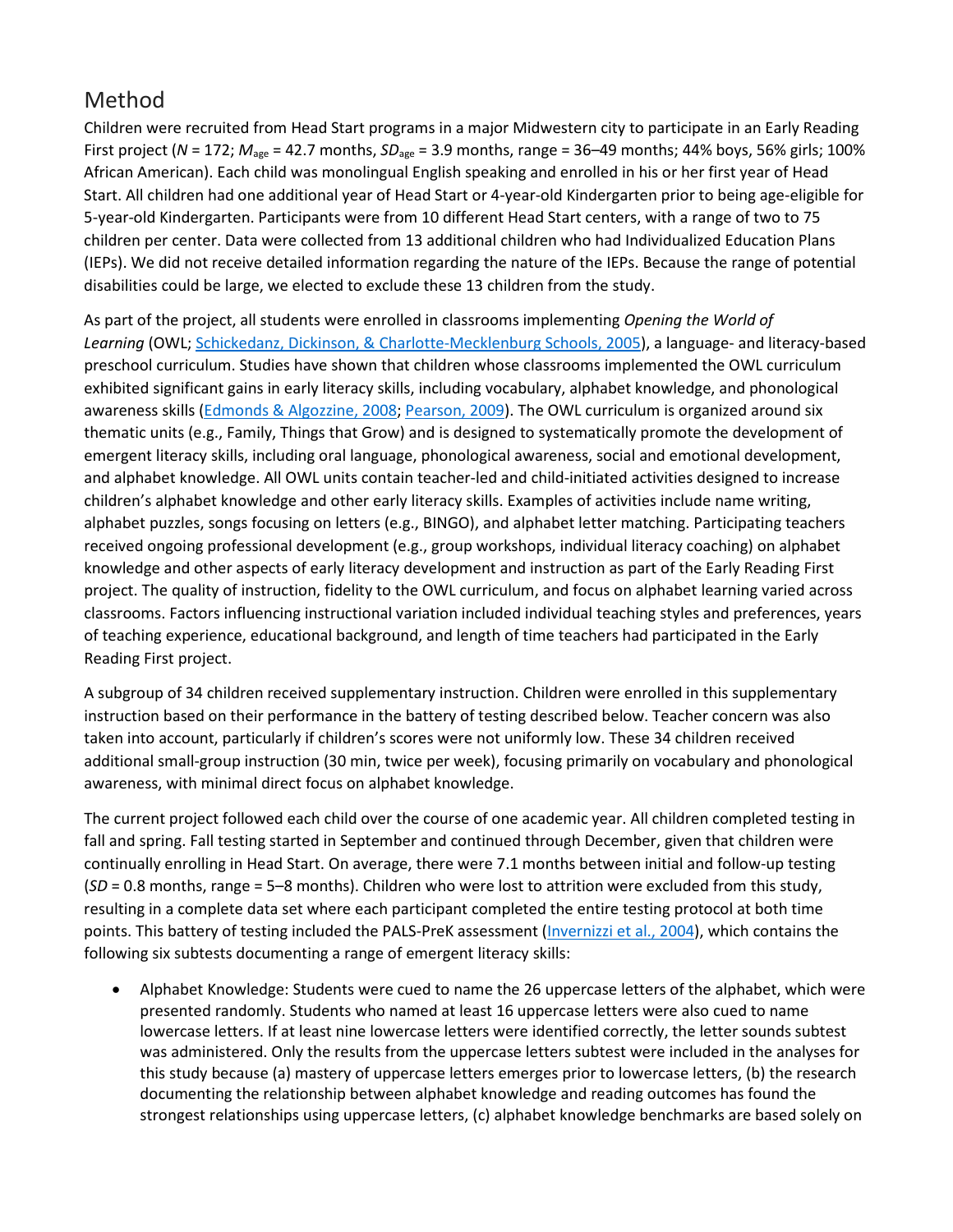uppercase letters, and (d) only 16 of the children (9% of the sample) named at least 16 uppercase letters in fall and completed the lowercase testing. Scores range from 0 to 26.

- Name Writing: Students were cued to write their own first names. Children's productions were coded with a rubric, with scores ranging from 0 to 7.
- Beginning Sound Awareness: Students were cued to say the first sound of a series of words starting with /s/, /m/, and /b/. Scores range from 0 to 10.
- Print and Word Awareness: Students engaged in shared storybook reading and were tested on their understanding of print concepts, such as differences between text and pictures, text directionality, and so forth. Scores range from 0 to 10.
- Rhyme Awareness: Students were cued to identify two object names that rhymed (e.g., cake, bell, mop, snake). Scores range from 0 to 10.
- Nursery Rhyme Awareness: Students were cued to fill in missing rhyme words from familiar nursery rhymes. Scores range from 0 to 10.

The PALS-PreK is a criterion-referenced assessment that utilizes raw scores. The maximum score for Alphabet Knowledge: Uppercase Letters is 26. The maximum score for Name Writing is 7. For the remaining subtests (Beginning Sound Awareness, Print and Word Awareness, Rhyme Awareness, Nursery Rhyme Awareness), the maximum score is 10 points per subtest. Psychometric information about the PALS-PreK was provided in [Invernizzi et al. \(2004\)](https://journals.sagepub.com/doi/full/10.1177/0271121418766636) and [Invernizzi et al. \(2010\),](https://journals.sagepub.com/doi/full/10.1177/0271121418766636) which reported strong interrater reliability (*r* = .96–.99), high test–retest reliability estimates (*r* = .80–.98), and moderate levels of concurrent validity when PALS-PreK scores were compared with measures of phonological awareness, early reading, and general academic development ( $r = .41-.71$ ). According to *Invernizzi and colleagues (2010)*, the PALS-PreK is among the most commonly used preschool literacy assessments. For example, in the 2008–2009 school year, more than 1,400 preschool teachers administered the PALS-PreK to over 21,000 children.

In addition to the PALS-PreK, each child completed the Peabody Picture Vocabulary Test, Fourth edition (PPVT-4; [Dunn & Dunn, 2007\)](https://journals.sagepub.com/doi/full/10.1177/0271121418766636) in fall and spring to document his or her receptive vocabulary skills. The PPVT-4 is a wellestablished assessment of English receptive vocabulary and was required for all funded Early Reading First projects [\(U.S. Department of Education, 2003\)](https://journals.sagepub.com/doi/full/10.1177/0271121418766636). Receptive vocabulary is of interest, given the positive correlations between early oral language skills and later reading achievement [\(Lonigan et al., 2000\)](https://journals.sagepub.com/doi/full/10.1177/0271121418766636). Vocabulary skills have a particularly strong impact on word-decoding skills in the early stages of reading (National Early [Literacy Panel, 2008;](https://journals.sagepub.com/doi/full/10.1177/0271121418766636) [Storch & Whitehurst, 2002\)](https://journals.sagepub.com/doi/full/10.1177/0271121418766636).

While the PPVT-4 directly assesses children's comprehension of words, children's scores are influenced by multiple factors. Children's overall cognition and academic readiness have a direct influence on children's performance as demonstrated by strong correlations between the PPVT-4 and measures of cognition [\(Campbell,](https://journals.sagepub.com/doi/full/10.1177/0271121418766636)  [Bell, & Keith, 2001;](https://journals.sagepub.com/doi/full/10.1177/0271121418766636) [Evans et al., 2006\)](https://journals.sagepub.com/doi/full/10.1177/0271121418766636). In addition, receptive vocabulary scores need to be interpreted carefully with children from at-risk backgrounds as many children have limited exposure to higher level vocabulary (e.g., [Hart & Risley, 1995\)](https://journals.sagepub.com/doi/full/10.1177/0271121418766636) and tend to have lower receptive vocabulary scores than their mainstream peers [\(Champion, Hyter, McCabe, & Bland-Stewart, 2003;](https://journals.sagepub.com/doi/full/10.1177/0271121418766636) [Washington & Craig, 1999\)](https://journals.sagepub.com/doi/full/10.1177/0271121418766636). While children from at-risk backgrounds tend to score lower on the PPVT-4, Washington and Craig argued that it is still a valid test for these children given the normal distribution observed in their sample.

The PPVT-4 consists of two parallel forms (A and B). According to the test manual, alternative form reliability was high (*r* = .87–.93). Similarly, test–retest reliability of the PPVT-4 was also high (*r* = .92–.96). Concurrent validity was moderate to high with various tests of vocabulary, language, and reading. Raw scores were converted to standard scores (*M* = 100, *SD* = 15) for the analyses.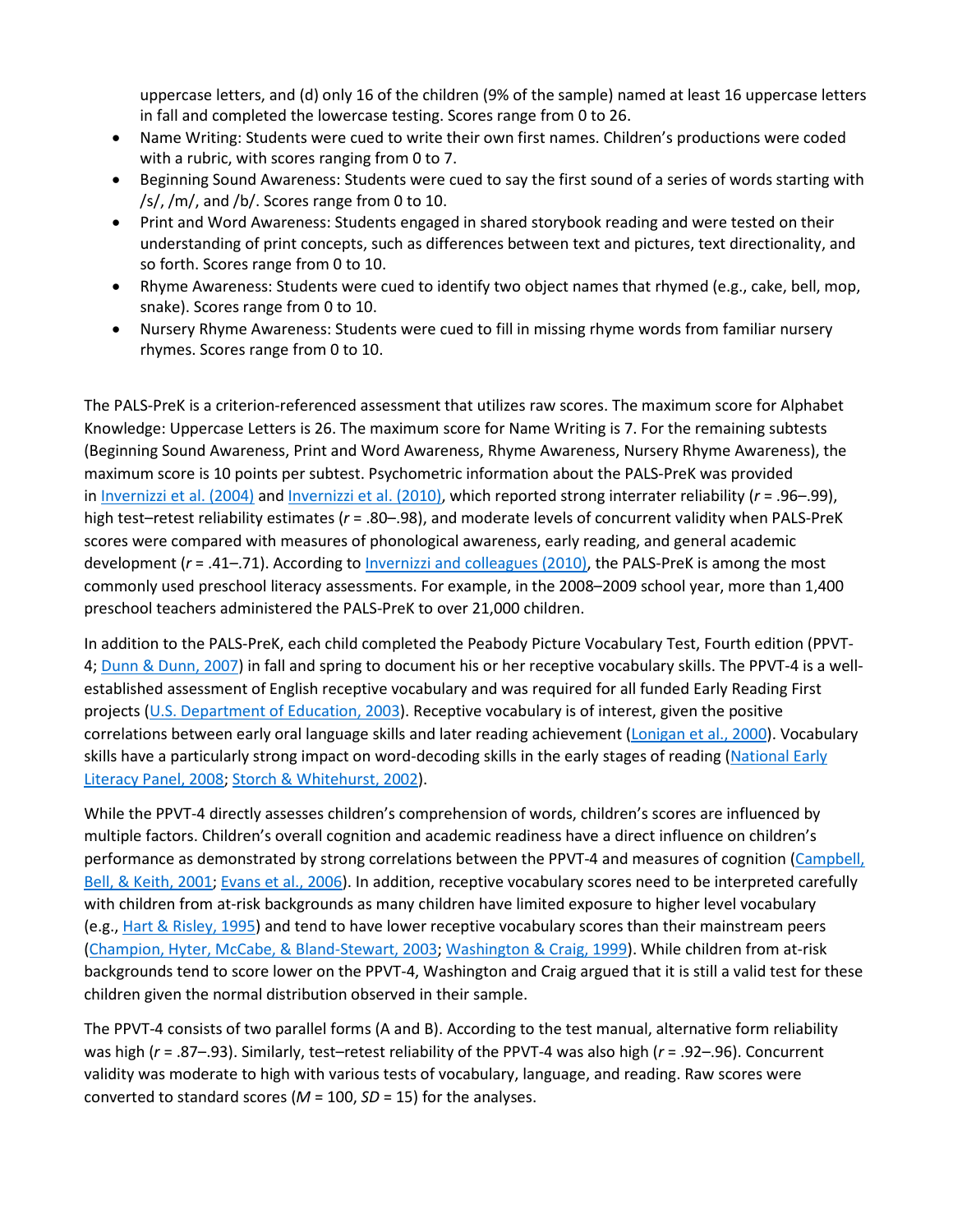#### Selection of Alphabet Knowledge Benchmark

We had to establish which letter-naming benchmark would best capture strong and weak letter learners. While [Piasta et al. \(2012\)](https://journals.sagepub.com/doi/full/10.1177/0271121418766636) demonstrated that an 18-letter benchmark has the strongest sensitivity and specificity, we believed it would set too high a bar for children who were just starting their first year of Head Start. Conversely, we considered using a four-letter benchmark as knowing being able to name four letters at 3.5 years of age is highly predictive of long-term reading outcomes [\(Lyytinen et al., 2004\)](https://journals.sagepub.com/doi/full/10.1177/0271121418766636). However, many of the children turned 4 years old through the study, so we believed a four-letter benchmark would have been too lenient. We concluded that the 10-letter benchmark provided a good middle ground, allowing us to effectively distinguish between strong and weak letter learners. Furthermore, the 10-letter benchmark has a level of validity given its historic use throughout the United States and its strong specificity when used with children in preschool (Piasta [et al., 2012\)](https://journals.sagepub.com/doi/full/10.1177/0271121418766636).

## Results

Research Question 1: What Are the Early Alphabet Knowledge Profiles of 3- and 4-Year-Old Children Throughout Their First Year of Head Start?

The first goal of this study was to identify the percentage of children who entered Head Start with strong alphabet skills, those who started knowing few letters and made rapid gains with a year of instruction, and those who started knowing few letters and continued to have difficulty learning letters despite the instruction. To achieve this goal, the participants were classified into three groups based on whether or not they met the 10- letter benchmark in fall and spring. As observed in [Table 1,](https://journals.sagepub.com/doi/full/10.1177/0271121418766636) 15% of the children (*n* = 26) successfully named at least 10 letters in fall, putting them in the *High Initial* group; each of these children named 10 or more letters in spring as well. Thirty-one percent of the children (*n* = 54) did not meet the 10-letter benchmark in fall but successfully named at least 10 letters in spring, putting them in the *High Growth* group. Over half of the sample (*n* = 92) did not meet the 10-letter benchmark in either spring or fall, putting them in the *Low Growth* group.

| Group        | N   | Age       | Fall alphabet | Spring alphabet |
|--------------|-----|-----------|---------------|-----------------|
|              |     |           | knowledge     | knowledge       |
| Low growth   | 92  | 41.4(3.7) | 0.7(1.3)      | 2.5(2.6)        |
| High growth  | 54  | 43.7(3.5) | 2.6(2.5)      | 18.7(5.7)       |
| High initial | 26  | 44.9(3.6) | 17.2(4.4)     | 23.0(5.3)       |
| Total sample | 172 | 42.7(3.9) | 3.8(6.2)      | 10.6(9.8)       |

**Table 1.** Group Size and Means (*SD*) for Age (in Months) and Alphabet Knowledge in Fall and Spring Across Groups.

*Note*. Alphabet knowledge values based on number of uppercase letters named on the PALS-PreK. PALS = Phonological Awareness Literacy Screening

There was a 2- to 3-month difference in average age across the groups (see [Table 1\)](https://journals.sagepub.com/doi/full/10.1177/0271121418766636). This difference in ages was significant, *F*(2, 169) = 11.7, *p* < .001. Post hoc Scheffé analyses revealed that children in the Low Growth group were significantly younger than the children in High Initial (*p* < .001) and High Growth (*p* = .003) groups. No significant differences in age were observed between the High Initial and the High Growth groups (*p* = .34). We next reviewed the group membership of the 32 children enrolled in tiered instruction. None were in the High Initial group, six children were in the High Growth group, leaving the majority of the children in the Low Growth group (*n* = 26).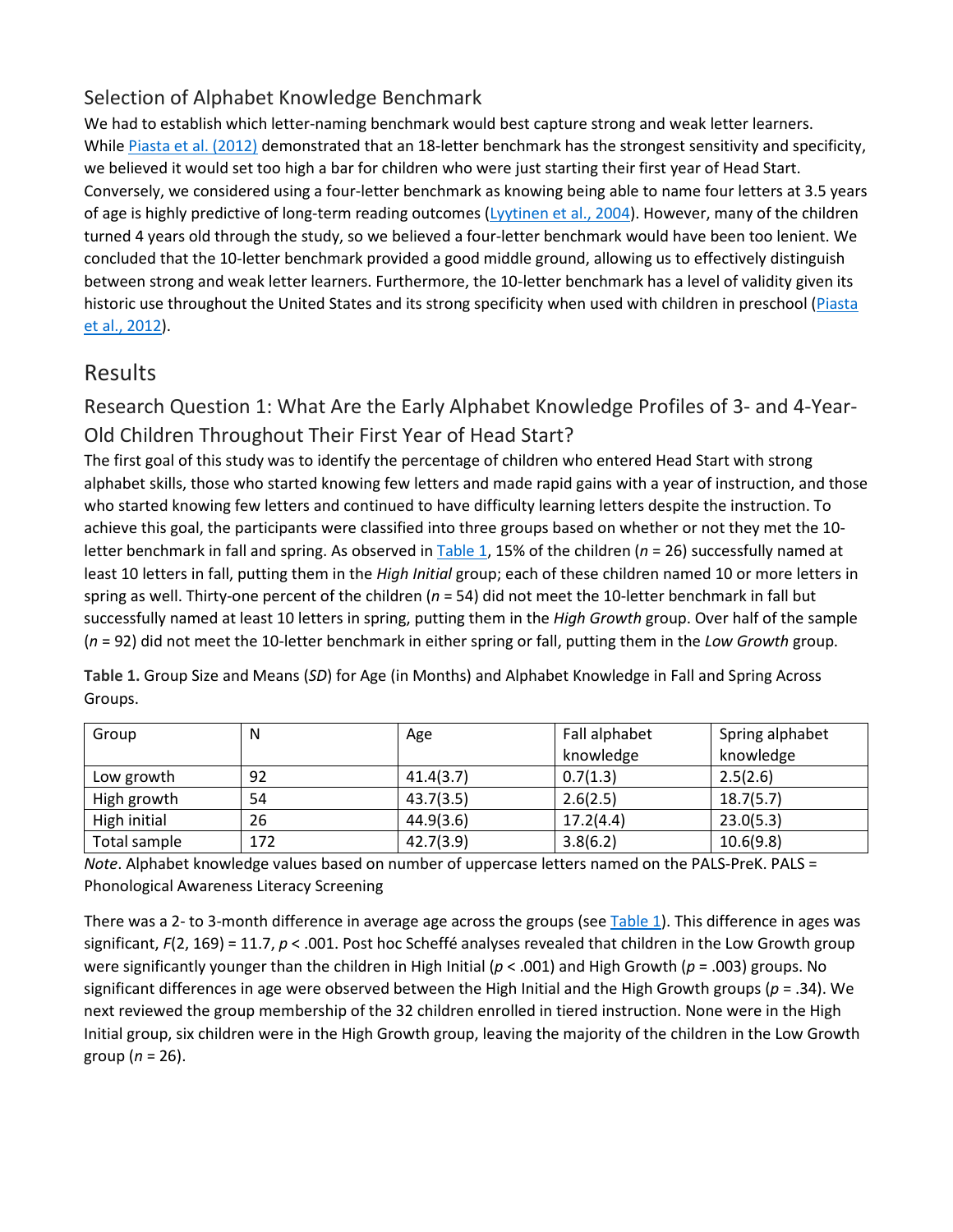# Research Question 2: Which Emergent Literacy Measures Best Predict Those Children Who Continue to Have Limited Alphabet Knowledge at the End of Their First Year of Head Start?

From a practice and prevention perspective, we were interested in better differentiating between the two groups of children who started with low alphabet knowledge values. The High Initial group was the least at risk for further delays because they were meeting the 10-letter benchmark in both fall and spring. Both the Low Growth and High Growth groups were at greater risk for later reading difficulties because they were not meeting this alphabet knowledge benchmark. Of all the children who started Head Start knowing fewer than 10 letters (*n* = 146), only the 54 children in the High Growth group lowered their risk of long-term reading impairments by learning a substantial number of letters throughout the school year.

Early educators need to identify the best method of predicting which children will make substantial gains with regular schooling (i.e., the High Growth group) and which children will continue to struggle despite a year of instruction (i.e., the Low Growth group). Baseline alphabet knowledge values were not satisfactory on their own to predict which children would grow throughout the year, as both the Low Growth and High Growth groups were near the floor during fall testing (i.e., children knew less than three letters, on average). Being better able to identify those children who will continue to have substantial difficulty learning new letters will allow educational professionals to identify those children requiring more intensive intervention.

To better understand differences between the Low Growth and High Growth groups, we compared baseline measures of emergent literacy collected from the PALS-PreK and the PPVT-4 (see [Table 2](https://journals.sagepub.com/doi/full/10.1177/0271121418766636) for descriptive statistics). Because there was a small, but significant, difference in age between the Low Growth and High Growth groups, we controlled for age in these comparisons. A series of ANCOVA equations were completed using each of the six additional baseline emergent literacy measures as the dependent variable, group (Low Growth vs. High Growth) as the independent variable, and age as the covariate. Eta squared ( $\eta^2$ ) values were also calculated as an estimate of the effect size, which summarized the amount of variance explained by group membership. [Cohen \(1988\)](https://journals.sagepub.com/doi/full/10.1177/0271121418766636) provided guidelines for small ( $\eta^2$  = .01), medium ( $\eta^2$  = .06), and large ( $\eta^2$  = .14) effect sizes.

| Group       | Beginning | Print     | Rhyme     | Nursery   | <b>Name</b> | PPVT-4     |
|-------------|-----------|-----------|-----------|-----------|-------------|------------|
|             | sound     | awareness | awareness | rhyme     | writing     |            |
|             | awareness |           |           | awareness |             |            |
| Low growth  | 1.1(1.7)  | 1.9(1.9)  | 2.5(1.7)  | 1.9(1.5)  | 1.2(1.1)    | 86.1(11.7) |
| High growth | 1.7(2.4)  | 2.6(2.0)  | 3.0(2.0)  | 2.6(1.4)  | 1.8(1.4)    | 95.5(10.1) |

**Table 2.** Mean (*SD*) Scores From Fall Administration of the PALS-PreK and PPVT-4 Across the Low Growth and High Growth Groups.

*Note*. Scores on PALS-PreK subtests range from 0 to 10, with the exception of Name Writing, which ranges from 0 to 7. PALS = Phonological Awareness Literacy Screening; PPVT = Peabody Picture Vocabulary Test

Significant differences were observed between the Low Growth and High Growth groups for the following three measures: the PALS-PreK, Nursery Rhyme Awareness, *F*(1, 143) = 5.0, *p* = .03, η<sup>2</sup> = .03, and Name Writing, *F*(1, 143) = 4.4, *p* = .04, η<sup>2</sup> = .03. A significant difference was also observed for the PPVT-4, *F*(1, 143) = 23.1, *p* < .01,  $\eta^2$  = .14. No significant differences between the Low Growth and High Growth groups were observed for the following three measures from the PALS-PreK: Beginning Sound Awareness,  $F(1, 143) = 1.5$ ,  $p = .22$ ,  $\eta^2 = .01$ , Print Awareness, *F*(1, 143) = 1.4, *p* = .25, η<sup>2</sup> < .01, and Rhyme Awareness, *F*(1, 143) = 1.5, *p* = .22, η<sup>2</sup> = .01.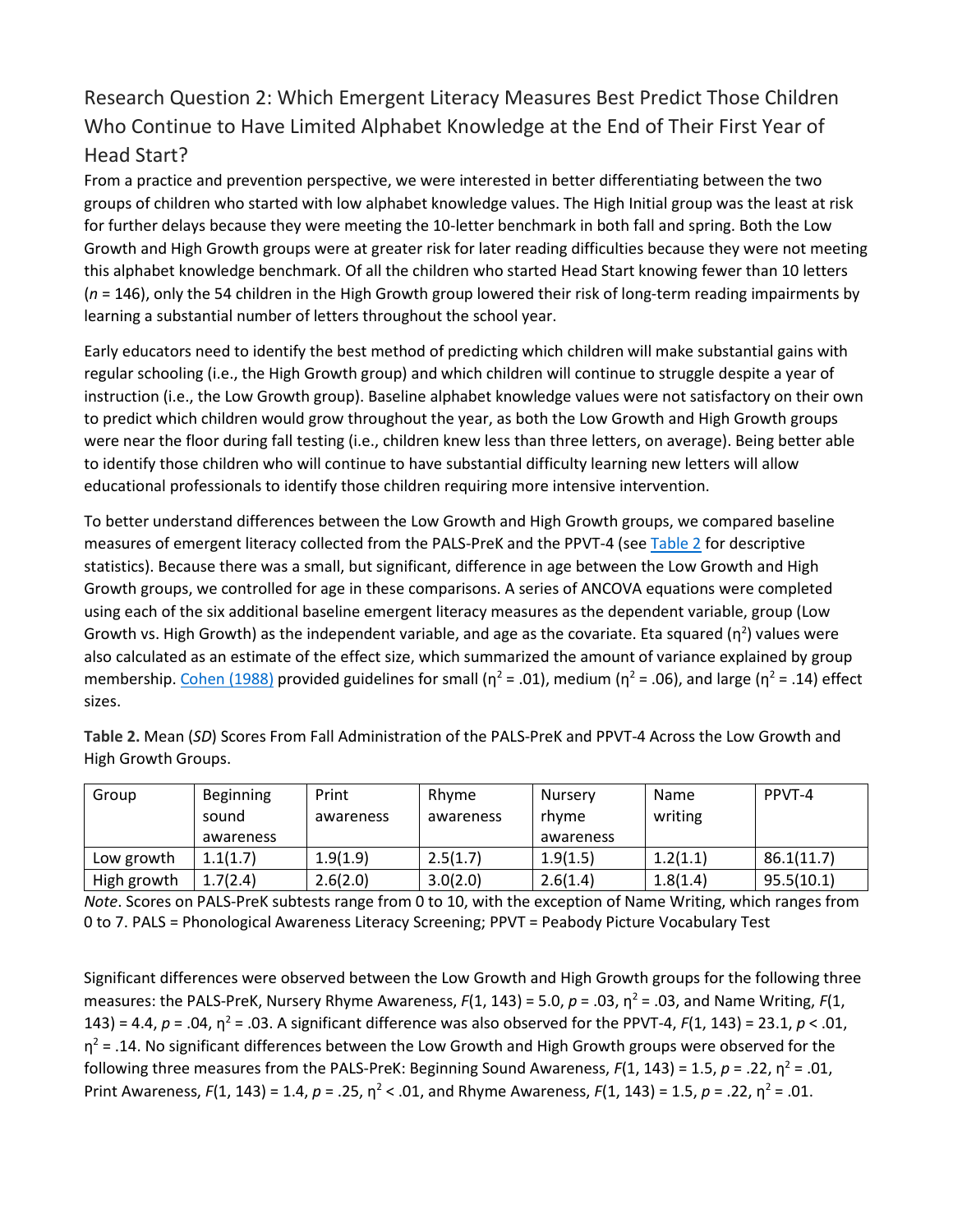Upon comparing the additional baseline emergent literacy measures across the Low Growth and High Growth groups, we identified that there were indeed significant differences for several of the measures at baseline. The effect size for the PPVT-4 was notably larger than the additional emergent literacy measures, suggesting that it may be superior for predicting which children would make the substantial gains in alphabet knowledge across the academic year. To test if PPVT-4 scores were the best unique predictor of group membership, we completed a binary logistic regression analysis to determine if the PPVT-4 and PALS-PreK each explained unique variance in the grouping (low growth vs. high growth). Group (low vs. high growth) was the dependent variable and Age, PPVT-4, and PALS-PreK were the independent variables. With the PALS-PreK, we excluded alphabet knowledge scores as they were used to determine the groupings of the children. The results of the complete model are summarized in [Table 3.](https://journals.sagepub.com/doi/full/10.1177/0271121418766636) As observed in the table, only the PPVT-4 was a significant predictor of group membership. While all predictors had similar odds ratios and were all below 1.0, the PPVT-4 was the only predictor that had a confidence interval that did not straddle 1.0, meaning that the PPVT-4 was the only predictor that was significant with a 95% confidence interval.

| Predictors       |         | Significance | Odds ratio | 95 % CI for odds ratio |
|------------------|---------|--------------|------------|------------------------|
| Age              | $-.05$  | .36          | .95        | [.85, 1.1]             |
| PPVT-4           | $-0.06$ | <.001        | .94        | [.91, 0.97]            |
| <b>PALS-PreK</b> | $-.04$  | .38          | .96        | .88, 1.1               |

**Table 3.** Results of Binary Logistic Regression Predicting Group Membership (Low Growth vs. High Growth).

*Note*. CI = Confidence interval; PPVT = Peabody Picture Vocabulary Test; PALS = Phonological Awareness Literacy Screening

While this initial analysis demonstrated that PPVT-4 was the only measure to significantly predict group membership, it is possible that there could be substantial covariance between the PPVT-4 and the PALS-PREK. To determine if the measures did covary in their ability to predict group membership, we completed two hierarchical logistic regressions and examined changes in effect sizes (using Nagelkerke *r* 2 ) as we entered each measure into the equation. For both analyses, we controlled for age differences across the groups by entering age as the first block. Given that we observed a significant difference in age across the groups, it was not surprising that age accounted for 12% of the variability in group membership (Nagelkerke *r* <sup>2</sup> = .12). After accounting for age in the first block, any subsequent changes in explained variance were due to the respective variable and not by the differences in age across the two groups. In the second block, we added children's PPVT-4 scores, which changed the *r* <sup>2</sup> estimate from .12 to .29, demonstrating that PPVT-4 scores explained 17% of the unique variance in group membership. We included PALS-PreK scores into the final block, which did not contribute any additional explained variance  $(r^2 = .29)$ .

To test if the PALS-PreK provided unique explanation of group membership, we completed a second hierarchical logistic regression. After entering age in the first block, we entered PALS-PREK scores in the second block, which changed the *r* <sup>2</sup> estimate from .12 to .18, demonstrating that PALS-PREK scores explained 6% of the unique variance in group membership after controlling for age. We included PPVT-4 scores into the final block, which changed the *r* <sup>2</sup> estimate from .18 to .29. Together, these regression equations show that PALS-PREK scores provide some unique ability to predict group membership after controlling for age, but that PPVT-4 explained the majority of the unique variance in group membership.

## Research Question 3: What Types of Letters Are Being Learned by Strong and Weak Letter Learners?

We next documented the types of letters that children in the Low Growth and High Growth groups were learning. We limited our analysis to children who were able to name at least one letter as there is no way to describe letter learning strategies in children who demonstrated knowledge of no letters. We further restricted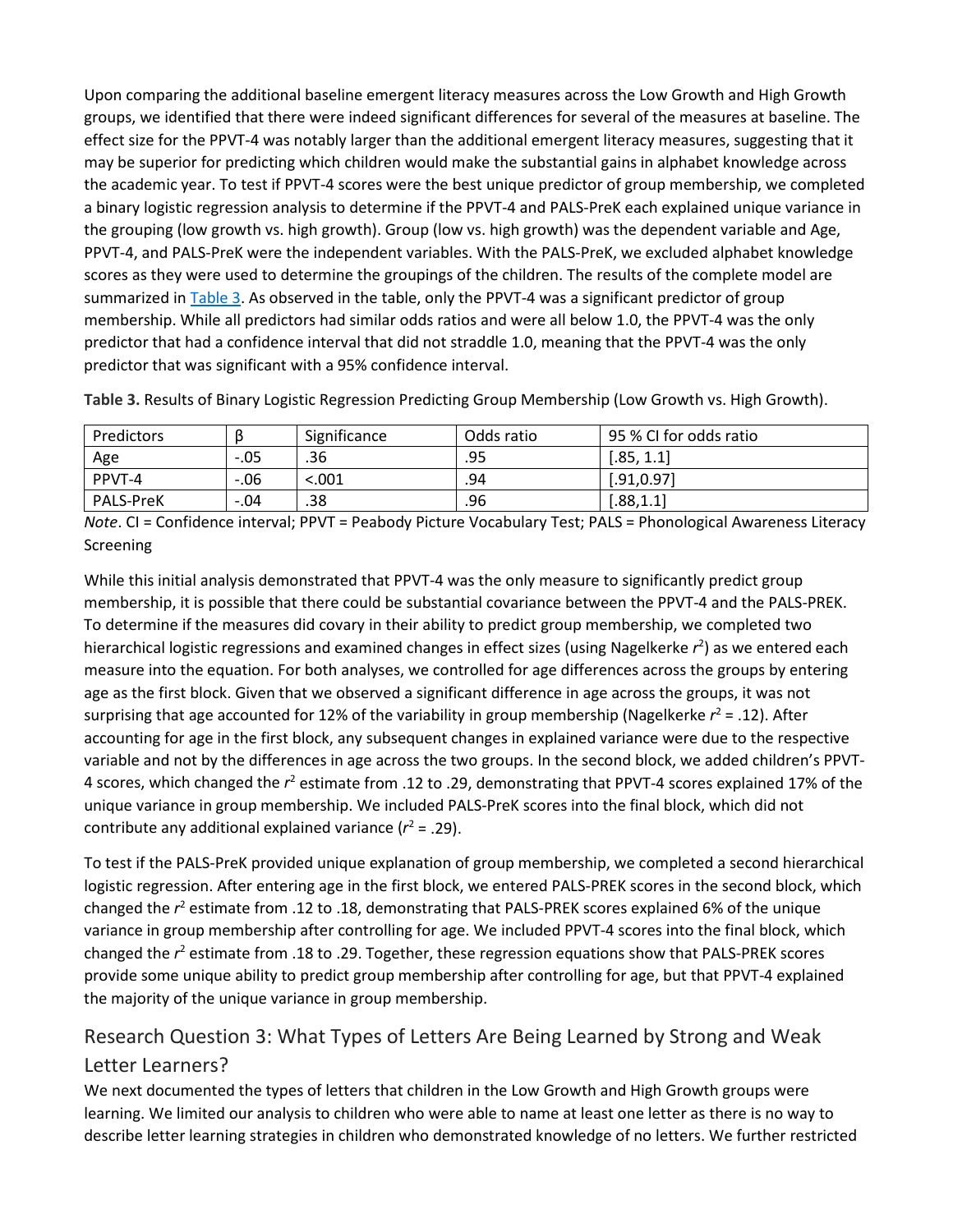the sample to children who knew no more than three letters so that the two groups were roughly matched on their developmental level, given that there were significant age differences across the groups. Fifteen of the 54 (28%) children in the High Growth group named between four to nine letters, while only three of the 92 (3%) children in the Low Growth group named four to nine letters. Excluding the children who named between four and nine letters ensured that we removed the stronger letter learners from the groups and that the two groups were roughly equivalent. There were roughly the same number of children who knew one to three letters in the Low Growth (*n* = 29) and High Growth (*n* = 28) groups. In the Low Growth group, there were 15 children who named one letter, 10 children who named two letters, and four children who named three letters. In the High Growth group, there were 14 children who named one letter, seven who named two letters, and seven who named three letters.

For each group, we determined the percentage of children who produced at least one letter from the following three categories of early developing letters: first initial, letters from first name, and the letters A, B, and O. We excluded children's productions of first initials when calculating the number of letters from the first name, and then excluded letters from the first name when determining if the children produced A, B, or O. So, only productions of A, B, or O were counted if they were not in the child's first name. As observed in [Table 4,](https://journals.sagepub.com/doi/full/10.1177/0271121418766636) the majority of the children used at least one of the strategies when producing their early letters (72% of the Low Growth group and 82% of the High Growth group). For the Low Growth group, children were more likely to produce A, B, or O than their first initial or any additional letters from their first name. Children in the High Growth group used these three strategies with roughly equal frequency.

**Table 4.** Percentage of Children in Low Growth and High Growth Groups Who Could Name at least One Letter From the Three Groups of Letter Types in Fall.

| Group       | First initial | First name <sup>a</sup> | A, B, or $O^b$ | Any strategy |
|-------------|---------------|-------------------------|----------------|--------------|
| Low growth  | 21%           | 21%                     | 41%            | 72%          |
| High growth | 36%           | 36%                     | 39%            | 82%          |

*Note.* Values in each column summarizes the percentage of children who named at least one letter form each respective category. <sup>a</sup>Excludes first initial. <sup>b</sup>Excludes letters from first name.

# **Discussion**

Upon evaluating the alphabet knowledge of a group of children in their first year of Head Start, we observed that the majority of children entered preschool knowing few letters. Eighty-five percent of the children (i.e., 146 of the 172 children) knew fewer than 10 letters upon entering the Head Start program. Of the 146 children who entered Head Start with limited alphabet knowledge, approximately one third of the children made substantial gains in alphabet knowledge and met the 10-letter benchmark at the end of the year. While we cannot know for certain why these children made the gains that they did, the language- and literacy-based curriculum (i.e., OWL; [Schickedanz et al., 2005\)](https://journals.sagepub.com/doi/full/10.1177/0271121418766636) was likely a positive influence in assisting with the advancement of their general emergent literacy skills. It is also possible that these children (or a subgroup of them) were simply late bloomers who spontaneously improved in their alphabet knowledge or responded to other forms of enrichment outside of the classroom. In addition, other child factors (e.g., oral language skills, cognition) may have influenced the development of alphabet knowledge.

After 1 year of instruction in Head Start, the current sample as a whole was meeting the 10-letter benchmark (spring alphabet knowledge: *M* = 10.6, *SD* = 9.8). Children in the present study scored slightly higher than the atrisk children in the study by [Justice and colleagues \(2005\),](https://journals.sagepub.com/doi/full/10.1177/0271121418766636) who could name 7.2 letters on average. Although a sizable number of children in the current study made significant gains throughout the academic year and the group as a whole was meeting the 10-letter benchmark, these group-level data were not painting the full picture. The majority of the children who entered Head Start with limited alphabet knowledge continued to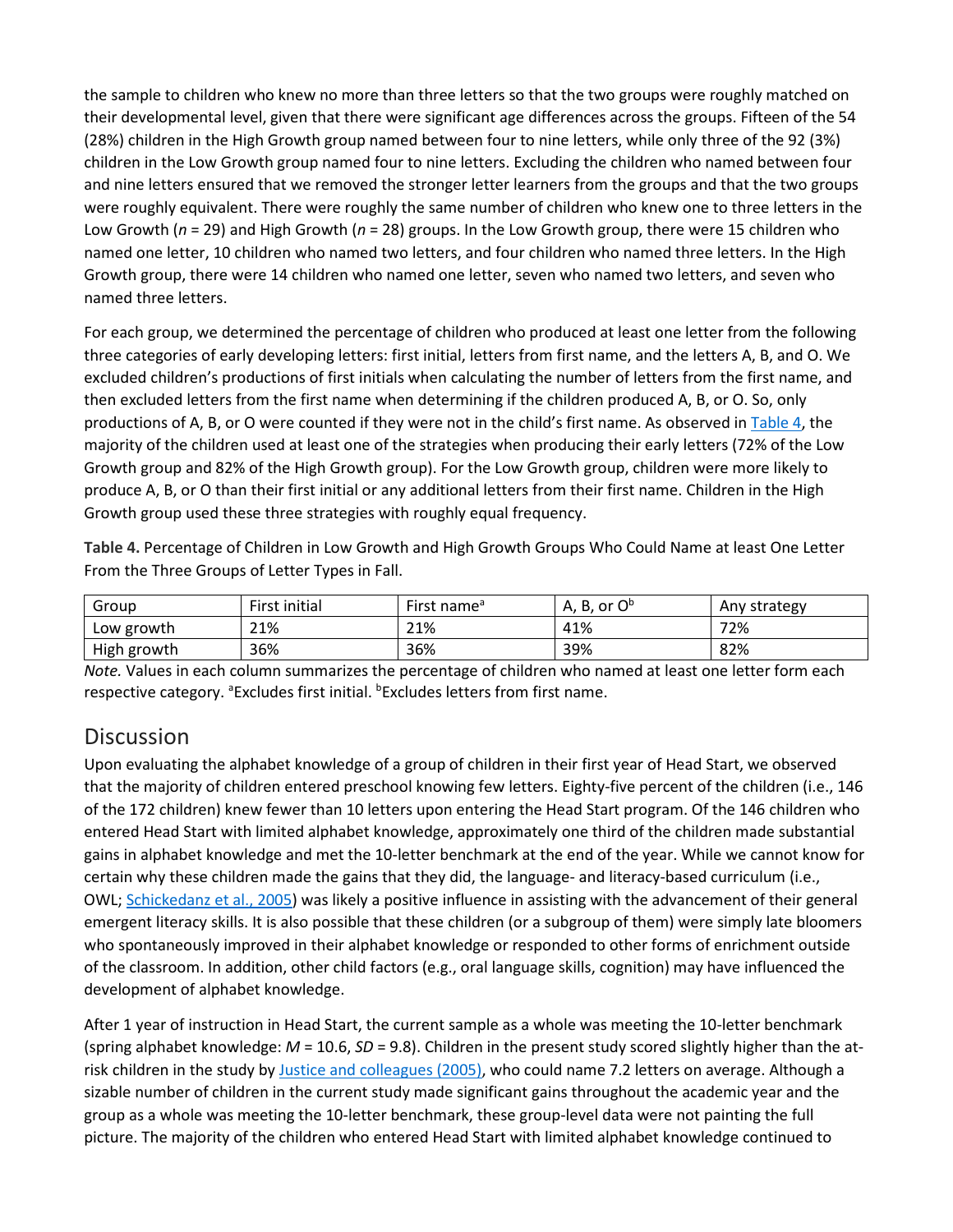have difficulty with mastery of the alphabet. All told, about half of the children who entered Head Start knowing fewer than 10 letters (92/172) were not meeting this basic benchmark at the end of the year, despite at least 1 year of early education. This limited growth observed across the year put most of the children at an increased risk for long-term reading and academic difficulties.

#### Predicting Group Membership

Measuring alphabet knowledge alone at the beginning of Head Start would be ineffective for predicting which children would make substantial growth over the course of the year as most of the children who did not enter knowing at least 10 letters were essentially at the floor (knowing only 1–3 letters, on average). We were interested in identifying if any other measures would assist in more accurately predicting which children would make significant growth and which children would continue to struggle. The series of ANCOVAs comparing the remaining PALS-PreK and PPVT-4 scores across the Low Growth and High Growth groups demonstrated that the greatest differences between the two groups were found on the PPVT-4, while smaller group differences were observed for the remaining measures from the PALS-PreK. The subsequent binary logistic regression confirmed that PPVT-4 scores were most effective in predicting which children would make substantial gains across the academic year.

The relatively small differences between the groups on the different PALS-PreK subtests could have been because all of the scores were from the same instrument. There could be an inherent bias in the PALS-PreK that caused all of the children to do poorly on the entire measure. However, there are robust data demonstrating that the PALS-PreK is a valid measure for a wide range of children, including those from culturally and linguistically diverse backgrounds [\(Invernizzi et al., 2004\)](https://journals.sagepub.com/doi/full/10.1177/0271121418766636).

One potential explanation for the superior ability of the PPVT-4 to predict growth in alphabet knowledge relates to psychometrics. Psychometrically, most of the fall PALS-PreK scores were very low in the Low- and High Growth groups, demonstrating that the children entered Head Start with limited emergent literacy skills. As seen in [Table 2,](https://journals.sagepub.com/doi/full/10.1177/0271121418766636) children had raw scores of 1, 2, or 3, on average, for each of these subtests, with standard deviations nearly the same value as mean values. These floor effects may not have provided enough variability in performance to assist with predicting who would demonstrate growth in their alphabet knowledge. Conversely, there was a wider range of scores on the PPVT-4. The 146 children in the Low- and High Growth groups had an average raw score of 38.5 (*SD* = 15.4), which was converted to an average standard score of 89.4 (*SD* = 12.0). This wider distribution of scores, which were well above floor levels, provided sufficient variance to sort the children based on their receptive vocabulary, which was a meaningful predictor of growth in alphabet knowledge.

In addition to a simple psychometric explanation, there could be something particularly useful in PPVT-4 scores that assisted with the prediction of growth in alphabet knowledge. Long-term reading outcomes are strongly predicted by both alphabet knowledge (e.g., [National Early Literacy Panel, 2008\)](https://journals.sagepub.com/doi/full/10.1177/0271121418766636) and vocabulary skill (e.g., [Storch & Whitehurst, 2002\)](https://journals.sagepub.com/doi/full/10.1177/0271121418766636), so it is not surprising that these two measures are interacting in early childhood. In addition, the PPVT-4 likely captured other aspects of early child development that are related to children's acquisition of alphabet knowledge, including general cognitive ability (Evans [et al., 2006\)](https://journals.sagepub.com/doi/full/10.1177/0271121418766636) and exposure to vocabulary [\(Champion et al., 2003\)](https://journals.sagepub.com/doi/full/10.1177/0271121418766636).

#### Types of Letters Known

The majority of the children in the Low Growth and High Growth groups who knew one to three letters upon entering Head Start knew letters that were either in their first name or were A, B, or O. This suggests that the children in our sample were also using the strategies described by [Justice et al. \(2006\),](https://journals.sagepub.com/doi/full/10.1177/0271121418766636) [Phillips et al. \(2012\),](https://journals.sagepub.com/doi/full/10.1177/0271121418766636) and [Share \(2004\).](https://journals.sagepub.com/doi/full/10.1177/0271121418766636) The children in the Low Growth group were slightly less likely to be using these strategies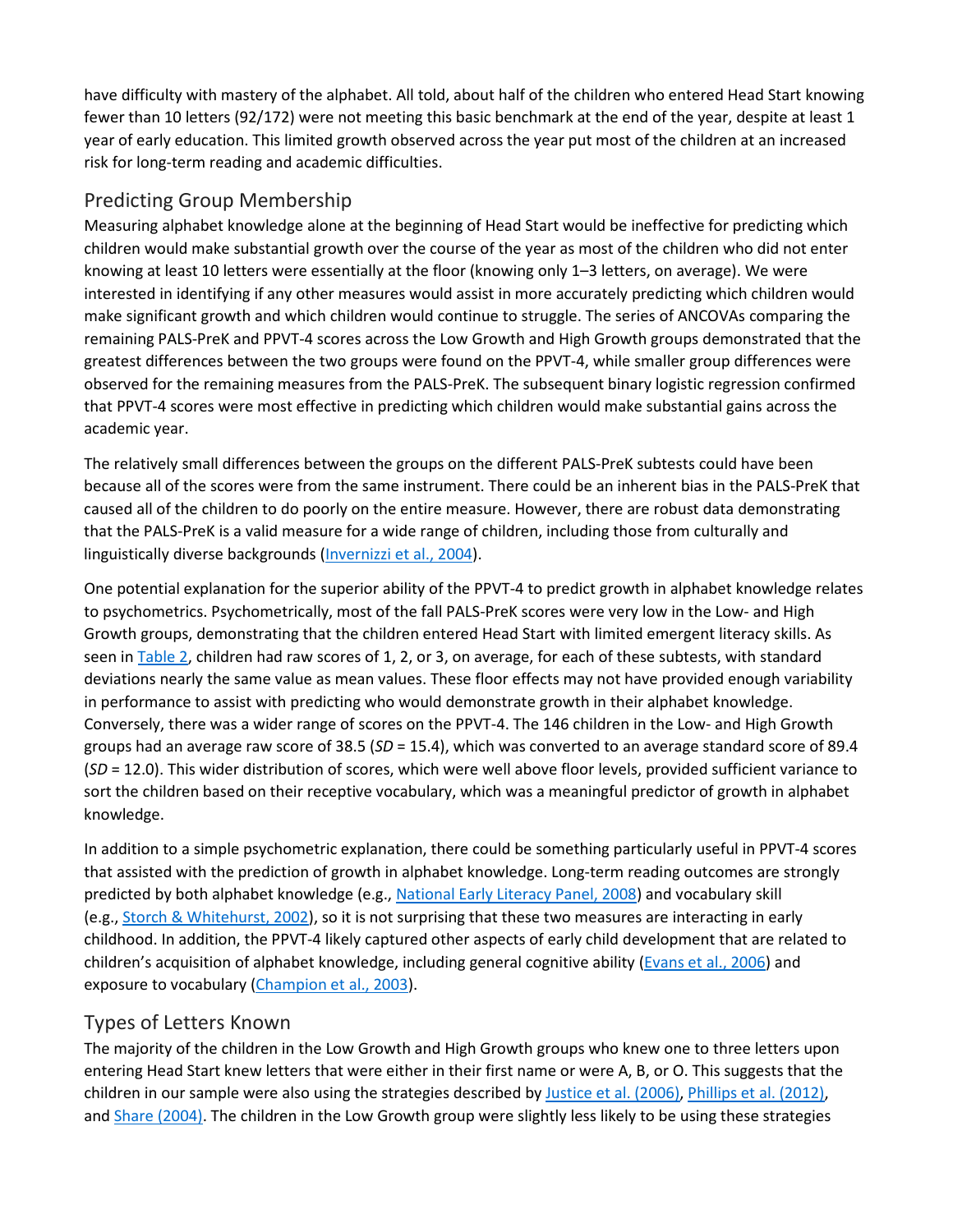when compared with the children in the High Growth group. This difference was marginal and would not assist in improving prediction of group membership given the modest difference. The results do suggest that the children in the Low Growth group may be slightly less organized in their learning of letters.

Looking across the types of letters known, it was interesting that the A, B, O strategy was used more frequently than the other strategies by the children in the Low Growth group, particularly because we only included the letters if they were not in the child's first name. This result was surprising, as first initials and letters from the first name are some of the earliest letters to be mastered [\(Justice et al., 2006;](https://journals.sagepub.com/doi/full/10.1177/0271121418766636) [Share, 2004\)](https://journals.sagepub.com/doi/full/10.1177/0271121418766636). Children in the Low Growth group may have been using the A, B, O strategy more frequently if they had less practice interacting with the letters in their name. That is, the higher likelihood of knowing A, B, or O could have been from exposure to alphabet songs and games.

#### Educational Implications

The majority of the children in this study knew few letters upon entering Head Start. Even with 1 year of instruction in Head Start, nearly half of the children from this study were still not meeting basic alphabet knowledge benchmarks and were at significant risk for long-term academic and emergent literacy difficulties. This result should reaffirm the need for teachers, administrators, researchers, and other stakeholders to find innovative methods of improving the outcomes of children from at-risk backgrounds. It was promising that a subset of the children responded well to a general language-based curriculum (i.e., the High Growth group). However, more intensive intervention is likely needed for the large number of children who still struggle after a year in Head Start.

This project also reiterates the importance of collecting student data and using that data for individualizing student support plans. The PALS-PreK, which is a clinically feasible and psychometrically robust emergent literacy measure, effectively identified the children who came to school with emergent literacy deficits. Our analyses revealed that the PPVT-4 further assisted in discriminating between those children who were more likely to recover without intensive interventions and those who had continued difficulty. Therefore, it appears that a screening measure that documents both basic emergent literacy (such as alphabet knowledge) and some aspect of language or vocabulary (such as receptive vocabulary) could be used together to help identify those children most in need of more intensive instruction.

Upon examining the types of letters known, most of the children in our sample were using the same strategies described by [Justice et al. \(2006\),](https://journals.sagepub.com/doi/full/10.1177/0271121418766636) [Phillips et al. \(2012\),](https://journals.sagepub.com/doi/full/10.1177/0271121418766636) and [Share \(2004\).](https://journals.sagepub.com/doi/full/10.1177/0271121418766636) However, we were surprised that there was not more universal knowledge of letters from the children's first name, and first initial in particular. If a child is just beginning to learn her or his letters, early education teachers may want to start with targeting the child's first initial or letters in the first name. For children who know a higher number of letters, educators would want to target letters at a more advanced stage. The Alphabet Knowledge measure from the PALS-PreK provides a quick method of getting an inventory of letters known to assist with individualizing the instruction.

#### Limitations and Future Directions

The present study was a retrospective evaluation of children's alphabet knowledge in a large group of children who were at risk for later academic and reading difficulties. To optimize internal validity, we were strategic in selecting participants who had similar characteristics (i.e., all low SES) and had similar educational experiences (i.e., all in Head Starts in the same metropolitan area and all receiving the same curriculum). However, given that the study occurred in the naturalistic environment of the Head Start classroom, we were unable to control for all possible confounds that may have had an impact on our results. The biggest potential confound was that some of the children received additional tiered instruction. It is possible that the children in the High Growth group who were receiving more intensive instruction (i.e., the six children receiving tiered instruction) made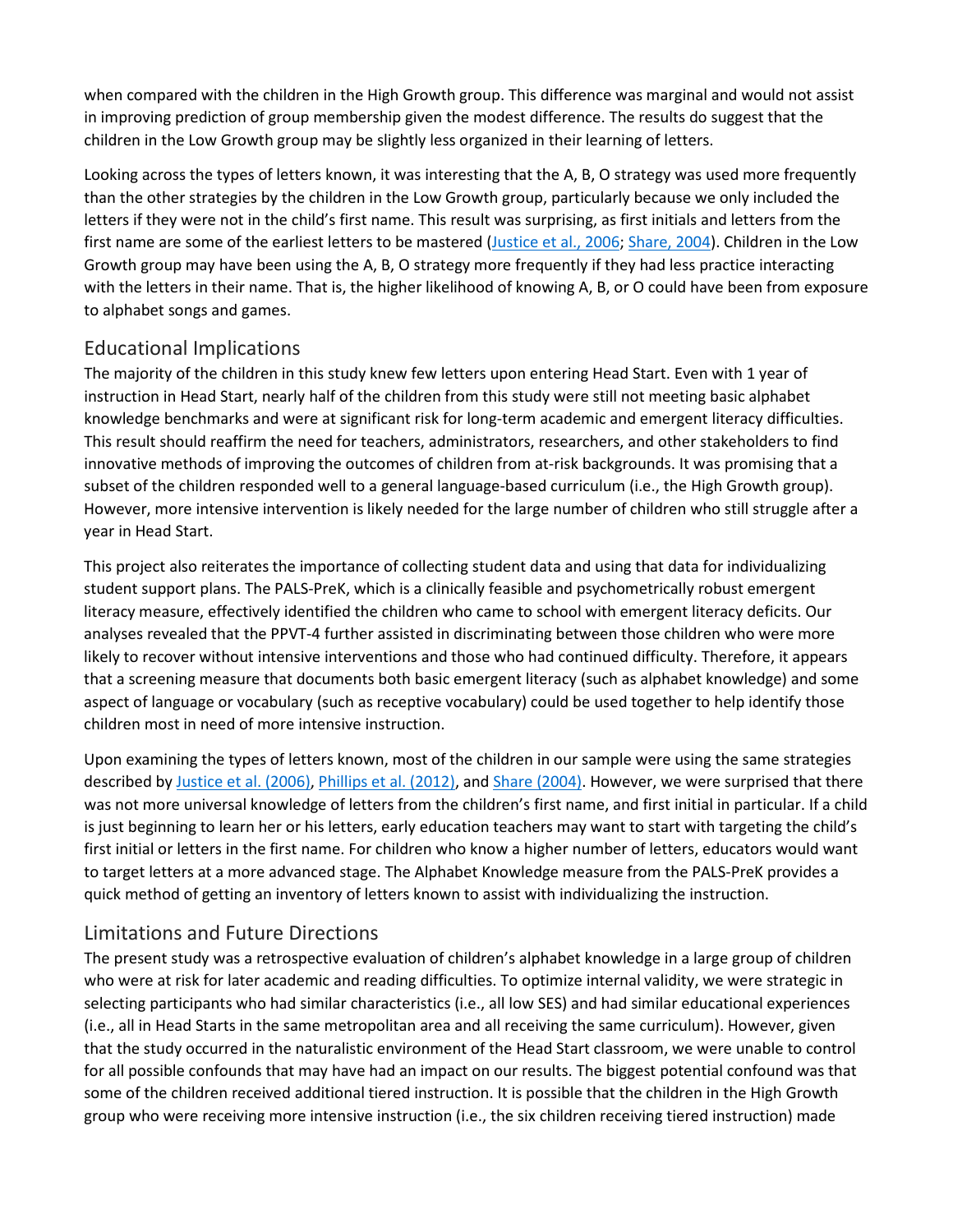significant gains because of the intervention. We do not believe that the added instruction had a substantial impact on the findings from our study. First, the tiered instruction did not focus explicitly on alphabet knowledge, but rather on global emergent literacy skills. Second, 82% of the children receiving tiered instruction remained in the Low Growth group, demonstrating that there was not an overwhelming advantage for participating in the tiered instruction. Finally, because all of the children in this study were receiving the OWL curriculum, which addressed a range of emergent literacy skills, we believe that there was no major difference in the educational experience concerning alphabet knowledge for the children in tiered instruction and the children in the general classroom.

When completing research in real-life educational environments, some potential confounds are inevitable. In particular, we were unable to withhold available intervention from a group of children who were demonstrating emergent literacy difficulties. While withholding the intervention may have strengthened the internal validity of this particular study, it could have limited the educational outcomes of the children who participated in the study, which was a much greater risk that we were willing to take.

Despite the limitations of our study, our results provide novel insight into the early alphabet knowledge skills of young children in Head Start. Future work could include a prospective study using a discrete criterion of letters known for identifying children for tiered instruction, which would be a more definitive test of whether or not alphabet knowledge measures could be used to identify struggling children and monitor their progress within an early education setting. Such a study could test the results of an intervention focusing directly on the acquisition of alphabet knowledge (e.g., [Piasta & Wagner, 2010\)](https://journals.sagepub.com/doi/full/10.1177/0271121418766636). Additional research could also examine if alphabet knowledge is a sensitive general outcome measure when implementing other types of emergent literacy interventions or preschool curricula.

### Acknowledgements

We are grateful to the children and agencies who participated in this research and the examiners who assisted with data collection.

#### Authors' Note

Any opinions, findings, conclusions, or recommendations expressed in this publication do not necessarily reflect the views of the U.S. Department of Education or other members of the research team.

## Declaration of Conflicting Interests

The author(s) declared no potential conflicts of interest with respect to the research, authorship, and/or publication of this article.

#### Funding

The author(s) disclosed receipt of the following financial support for the research, authorship, and/or publication of this article: This project was supported by the U.S. Department of Education, Office of Elementary and Secondary Education, Early Reading First Program Grant S359B08008.

## References

- Bowey, J. A. (1995). Socioeconomic status differences in preschool phonological sensitivity and first-grade reading achievement. Journal of Educational Psychology, 87, 476–487.
- Button, K., Johnson, M. J., Furgerson, P. (1996). Interactive writing in a primary classroom. The Reading Teacher, 49, 446–454.
- Campbell, J. M., Bell, S. K., Keith, L. K. (2001). Concurrent validity of the Peabody Picture Vocabulary Test–Third Edition as an intelligence and achievement screener for low SES African American children. Assessment, 8, 85–94.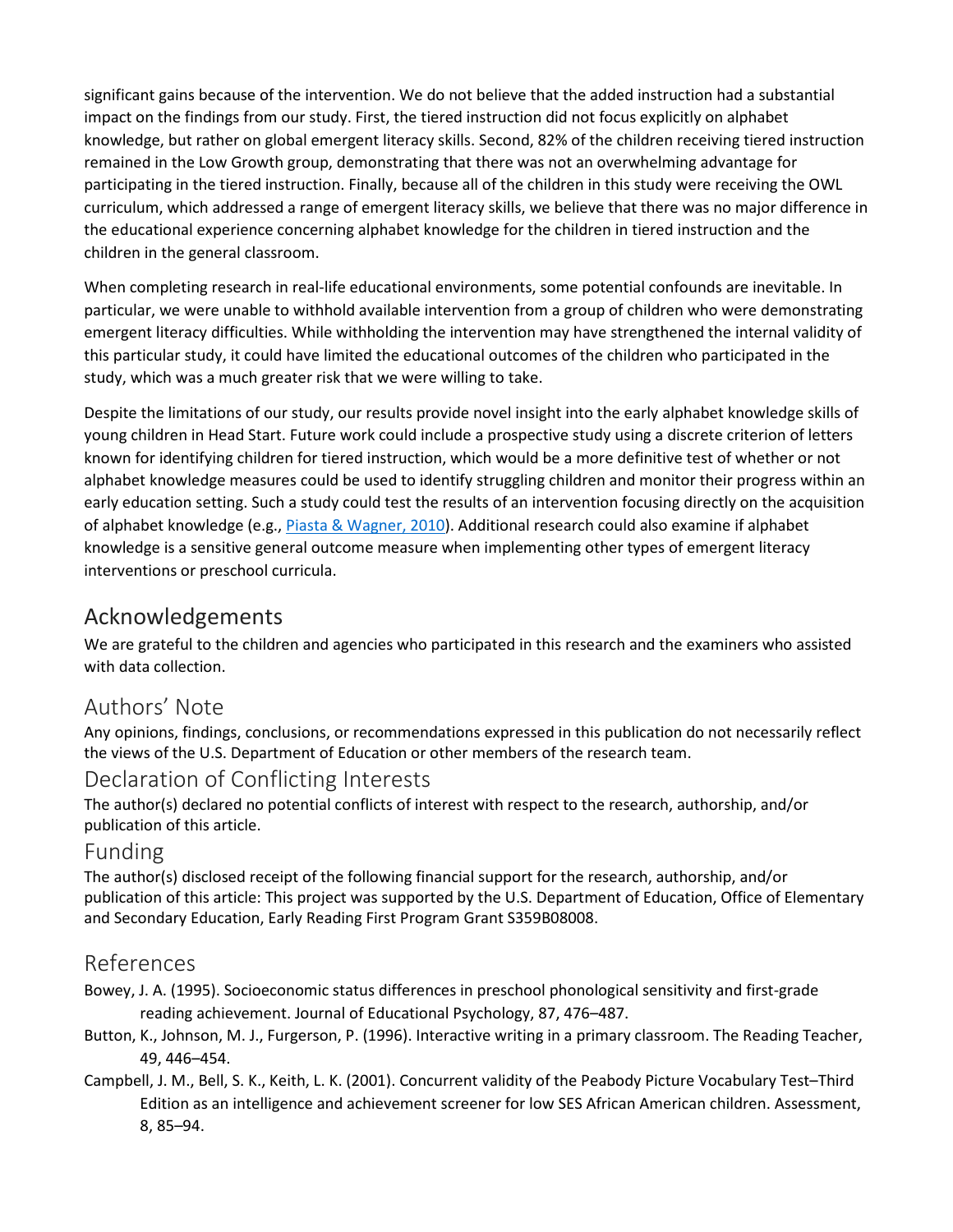Champion, T. B., Hyter, Y. D., McCabe, A., Bland-Stewart, L. M. (2003). "A matter of vocabulary": Performances of low-income African American Head Start children on the Peabody Picture Vocabulary Test–III. Communication Disorders Quarterly, 24, 121–127.

Cohen, J. (1988). Statistical power analysis for the behavioral sciences. New York, NY: Routledge Academic.

- Duncan, L. G., Seymour, P. H. (2000). Socio-economic differences in foundation-level literacy. British Journal of Psychology, 91, 145–166.
- Dunn, L. M., Dunn, D. M. (2007). Peabody Picture Vocabulary Test (4th ed.). Circle Pines, MN: American Guidance Service.

Edmonds, E., Algozzine, B. (2008). Opening the world of learning summer school evaluation: Charlotte Mecklenburg Schools, 2004-2005. Retrieved from

http://www.pearsonlearning.com/microsites/owl/research.cfm

- Elbro, C., Petersen, D. K. (2004). Long-term effects of phoneme awareness and letter sound training: An intervention study with children at risk for dyslexia. Journal of Educational Psychology, 96, 660–670.
- Evans, M. A., Bell, M., Shaw, D., Moretti, S., Page, J. (2006). Letter names, letter sounds and phonological awareness: An examination of kindergarten children across letters and of letters across children. Reading and Writing, 19, 959–989.
- Foulin, J. N. (2005). Why is letter-name knowledge such a good predictor of learning to read? Reading and Writing, 18, 129–155.
- Hammill, D. D. (2004). What we know about correlates of reading. Exceptional Children, 70, 453–469.
- Hart, B., Risley, T. R. (1995). Meaningful differences in the everyday experience of young American children. Baltimore, MD: Paul H. Brookes.
- Invernizzi, M., Landrum, T. J., Teichman, A., Townsend, M. (2010). Increased implementation of emergent literacy screening in pre-kindergarten. Early Childhood Education Journal, 37, 437–446.
- Invernizzi, M., Sullivan, A., Meier, J., Swank, L. (2004). Phonological awareness and literacy screening-PreK. Charlottesville: University of Virginia Press.
- Justice, L. M., Invernizzi, M., Geller, K., Sullivan, A. K., Welsch, J. (2005). Descriptive-developmental performance of at-risk preschoolers on early literacy tasks. Reading Psychology, 26, 1–25.
- Justice, L. M., Pence, K., Bowles, R. B., Wiggins, A. (2006). An investigation of four hypotheses concerning the order by which 4-year-old children learn the alphabet letters. Early Childhood Research Quarterly, 21, 374–389.
- Lonigan, C. J., Burgess, S., Anthony, J. (2000). Development of emergent literacy and early reading skills in preschool children: Evidence from a latent-variable longitudinal study. Developmental Psychology, 36, 596–613.
- Lonigan, C. J., Purpura, D. J., Wilson, S. B., Walker, P. M., Clancy-Menchetti, J. (2013). Evaluating the components of an emergent literacy intervention for preschool children at risk for reading difficulties. Journal of Experimental Child Psychology, 114, 111–130.
- Lyytinen, H., Aro, M., Eklund, K., Erskine, J., Guttorm, T., Laakso, M. L., . . . Torppa, M. (2004). The development of children at familial risk for dyslexia: Birth to early school age. Annals of Dyslexia, 54, 184–220.
- McBride-Chang, C. (1999). The ABCs of the ABCs: The development of letter-name and letter-sound knowledge. Merrill-Palmer Quarterly, 45, 285–308.
- National Early Literacy Panel . (2008). Developing early literacy. Washington, DC: National Institute for Literacy.
- Office of Head Start . (2015). Head Start early learning outcomes framework: Ages birth to five. Washington, DC: U.S. Department of Health and Human Services.
- Pearson . (2009). Pearson research overview: Opening the world of learning. Retrieved from http://www.pearsonlearning.com/microsites/owl/research.cfm
- Phillips, B. M., Piasta, S. B., Anthony, J. L., Lonigan, C. J., Francis, D. J. (2012). IRTs of the ABCs: Children's letter name acquisition. Journal of School Psychology, 50, 461–481.